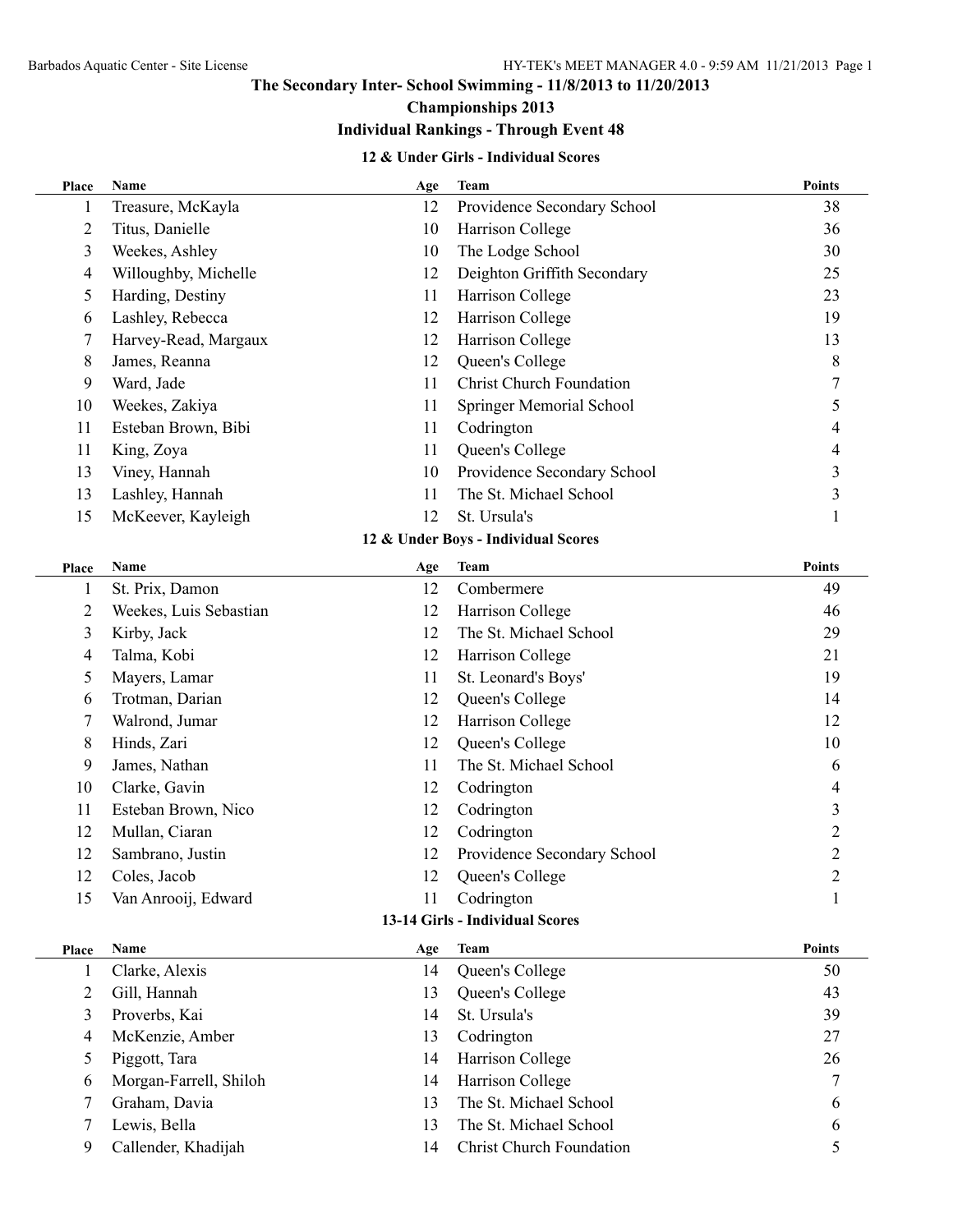### **The Secondary Inter- School Swimming - 11/8/2013 to 11/20/2013**

# **Championships 2013**

## **Individual Rankings - Through Event 48**

#### **13-14 Girls - Individual Scores**

| Place                              | Name                  | Age | <b>Team</b>                         | <b>Points</b>  |  |  |  |  |
|------------------------------------|-----------------------|-----|-------------------------------------|----------------|--|--|--|--|
| 10                                 | Armstrong, Miranda    | 13  | Harrison College                    | 4              |  |  |  |  |
| 11                                 | Hill, Sasha           | 13  | Codrington                          | 3              |  |  |  |  |
| 12                                 | Defreitas, Dakota     | 13  | St. Ursula's                        |                |  |  |  |  |
| 12                                 | Goddard, Halle        | 14  | Providence Secondary School         | 1              |  |  |  |  |
| 13-14 Boys - Individual Scores     |                       |     |                                     |                |  |  |  |  |
| <b>Place</b>                       | Name                  | Age | <b>Team</b>                         | <b>Points</b>  |  |  |  |  |
| 1                                  | Sobers, Alex          | 14  | Deighton Griffith Secondary         | 52             |  |  |  |  |
| 2                                  | Mullins, Kent         | 13  | Harrison College                    | 35             |  |  |  |  |
| 2                                  | Hall, Nicholas        | 13  | Queen's College                     | 35             |  |  |  |  |
| 4                                  | Bernhardt, Leo        | 13  | Codrington                          | 23             |  |  |  |  |
| 5                                  | Thompson, Brandon     | 14  | Combermere                          | 22             |  |  |  |  |
| 6                                  | Gittens, Daveed       | 13  | Harrison College                    | 12             |  |  |  |  |
| 6                                  | Mayers, Gabriel       | 13  | <b>Christ Church Foundation</b>     | 12             |  |  |  |  |
| 6                                  | Forde, Jelani         | 14  | Harrison College                    | 12             |  |  |  |  |
| 9                                  | Carvalho, Francois    | 14  | The St. Michael School              | 5              |  |  |  |  |
| 10                                 | Loustric, Mika        | 13  | Harrison College                    | $\overline{4}$ |  |  |  |  |
| 11                                 | Clarke, Dylan         | 13  | Harrison College                    | 3              |  |  |  |  |
| 12                                 | Walton, Michael       | 13  | <b>Christ Church Foundation</b>     | $\overline{c}$ |  |  |  |  |
| 13                                 | Lashley, Dwayne       | 13  | Queen's College                     | 1              |  |  |  |  |
| 13                                 | Ward, Jai             | 14  | Queen's College                     | 1              |  |  |  |  |
|                                    |                       |     | 15 & Over Girls - Individual Scores |                |  |  |  |  |
| Place                              | Name                  | Age | <b>Team</b>                         | <b>Points</b>  |  |  |  |  |
| 1                                  | Willoughby, Kimberley | 15  | Combermere                          | 48             |  |  |  |  |
| 2                                  | Rouse, Keisha         | 15  | Deighton Griffith Secondary         | 43             |  |  |  |  |
| 3                                  | Loustric, Ilona       | 15  | Harrison College                    | 25             |  |  |  |  |
| 4                                  | Gibbs, Amara          | 16  | The St. Michael School              | 24             |  |  |  |  |
| 5                                  | Holder, Zabrina       | 16  | The St. Michael School              | 16             |  |  |  |  |
| 6                                  | Searles, Jade         | 15  | Springer Memorial School            | 15             |  |  |  |  |
|                                    | King, Chenise         | 15  | Queen's College                     | 12             |  |  |  |  |
| 8                                  | Barker, Kerri         | 16  | Queen's College                     | 8              |  |  |  |  |
| 9                                  | Gonsalves, Dominique  | 15  | St. Ursula's                        | 7              |  |  |  |  |
| 9                                  | Clarke, Alana         | 16  | Harrison College                    |                |  |  |  |  |
| 11                                 | Layne, Annie          | 15  | St. Ursula's                        | 3              |  |  |  |  |
| 15 & Over Boys - Individual Scores |                       |     |                                     |                |  |  |  |  |
| Place                              | Name                  | Age | <b>Team</b>                         | <b>Points</b>  |  |  |  |  |
| 1                                  | Nurse, Akeem          | 15  | St. George Secondary                | 48             |  |  |  |  |
| $\overline{2}$                     | Gunby, Gabriel        | 17  | Harrison College                    | 38             |  |  |  |  |
| 3                                  | Coles, Joshua         | 17  | Queen's College                     | 37             |  |  |  |  |
| $\overline{4}$                     | Manning, Jonathan     | 15  | The St. Michael School              | 29             |  |  |  |  |
| 5                                  | Ward, Tristan         | 17  | Harrison College                    | 18             |  |  |  |  |
| 6                                  | Bernhardt, Marius     | 17  | Codrington                          | 15             |  |  |  |  |
| 7                                  | Stapleton, Andriy     | 15  | <b>Christ Church Foundation</b>     | 7              |  |  |  |  |
| 7                                  | Warner, Matthew       | 15  | Combermere                          | 7              |  |  |  |  |
|                                    |                       |     |                                     |                |  |  |  |  |